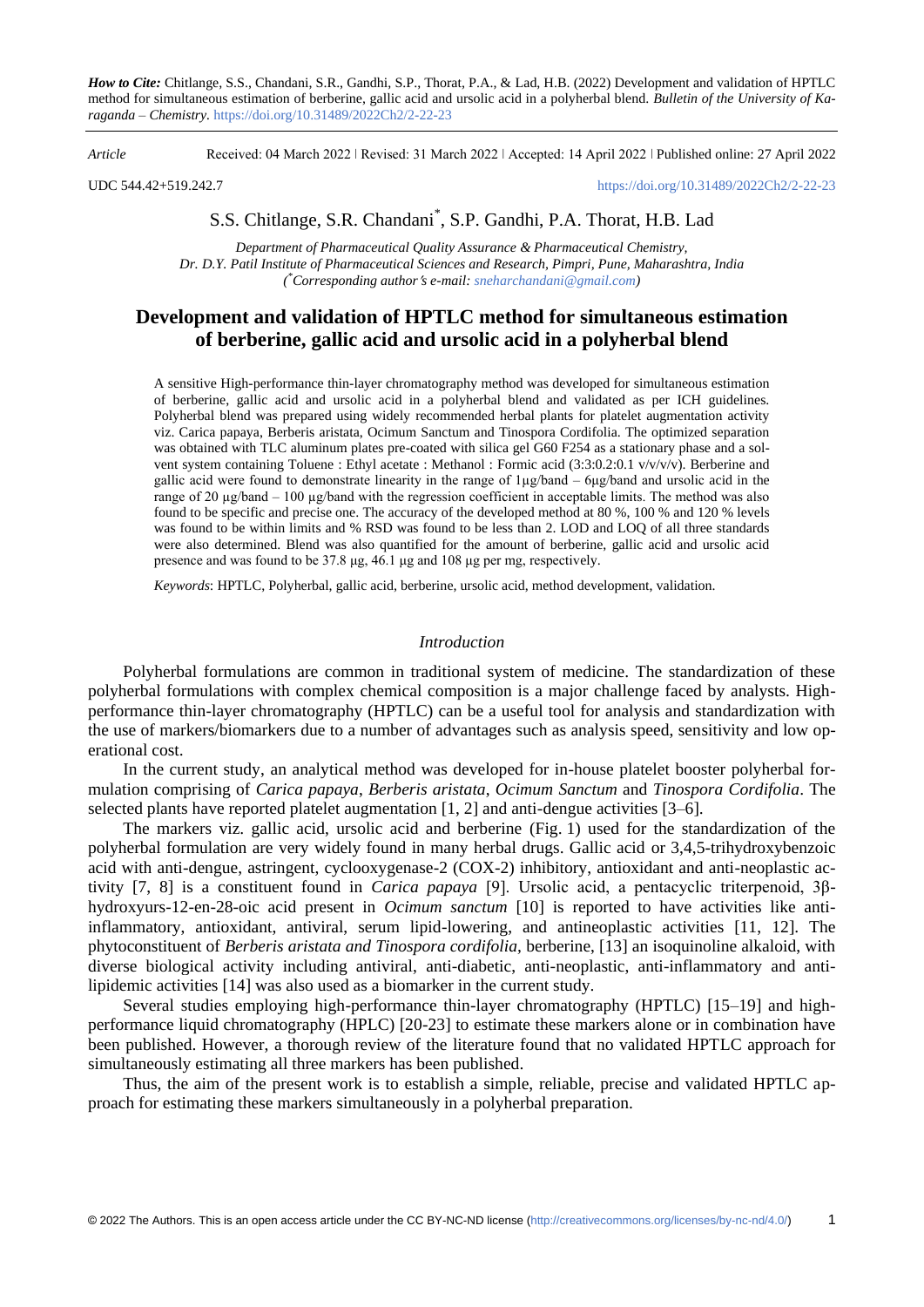

Figure 1: Structure of a) gallic acid, b) ursolic acid, c) berberine

### *Experimental*

*Chemicals and reagents:* All chemicals and reagents used for the study were AR Grade. The herbal extracts used in the study and the marker ursolic acid was procured from Phyto Life sciences P. Ltd, Gujarat, India. The markers, namely gallic acid and berberine were procured from Natural remedies Bangalore, India and Cayman Chemical Company, USA, respectively.

*Preparation of polyherbal blends:* The herbal blends were prepared by mixing *Carica papaya* leaf extract *(200 mg)*, *Berberis aristata* root extract (120 mg), *Tinospora cordifolia* stem extract (150 mg) and *Ocimum sanctum leaf extract* (120 mg). Blend was prepared by mixing extracts in increasing concentration.

*Standardisation of blend by high-performance thin-layer chromatography*

*1) HPTLC method development*

*a. Preparation of standard solutions and a test solution:* For a standard solution, 1mg of berberine was dissolved in 1ml of methanol to obtain a solution of 1000 μg/ml concentration, which was used further for spotting on TLC plate. Similarly, stock solutions for gallic acid (1000 µg/ml) and ursolic acid (1000 µg/ml) were prepared in methanol.

For a test solution, 200 mg of polyherbal blend was dissolved in 10 ml methanol by sonicating for 10 minutes followed by filtration through filter paper (Whatman No. 42). Filtrate was further used for spotting on TLC plates.

*b. Selection of the mobile phase:* A standard stock solution (4 µl) and a test solution (10 µl) were applied on a pre-coated TLC plate as a band (the band size was 6mm). Different solvents and solvents combinations with varying polarity were used to obtain well separated sharp bands.

*c. Methodology:* The Camag Linomat-V sample applicator, semi-automatic equipment was used to apply standard stock solutions of berberine, gallic acid and ursolic acid on pre-coated TLC plates. The development of plate was performed in a twin trough chamber saturated with the mobile phase for 20 minutes. After development, the air-dried material was scanned at 280 nm for densitometric evaluation.

*2) The method validation:* The developed methodology was validated using Methodological Validation Criteria of the International Conference on Harmonization's (ICH) Q2 (R1) [24–27].

*a. Linearity:* Linearity for standard berberine and gallic acid was obtained in the range of 1 µg/band – 6 μg/band and that of ursolic acid was found to be 20  $\mu$ g/band – 100  $\mu$ g/band by spotting them separately on TLC plates. For each concentration, the peak area was measured, and the calibration curve graph was plotted as concentration versus peak area.

*b. Specificity:* The determination of the method specificity was carried out by application of methanol as blank, berberine, gallic acid, ursolic acid as a standard solution and a polyherbal blend as a test solution into the HPTLC system.

*c. Accuracy:* Accuracy of the developed method was estimated at levels 80 %, 100 % and 120 % separately for the standards (with 4μl berberine, gallic acid, ursolic acid considered as 100 %, 10 μl blend concentration was taken as 100 %). The blend was spiked with standard of known concentration, and the calculation for percent recovery (recovered and expected concentrations) was performed as per ICH guidelines.

#### *d. Precision*

*System precision:* Six replicate bands of standard as 4μl of berberine, gallic acid, ursolic acid separately at 6 tracks were applied to determine system precision. Standard deviation and % relative standard deviation were calculated.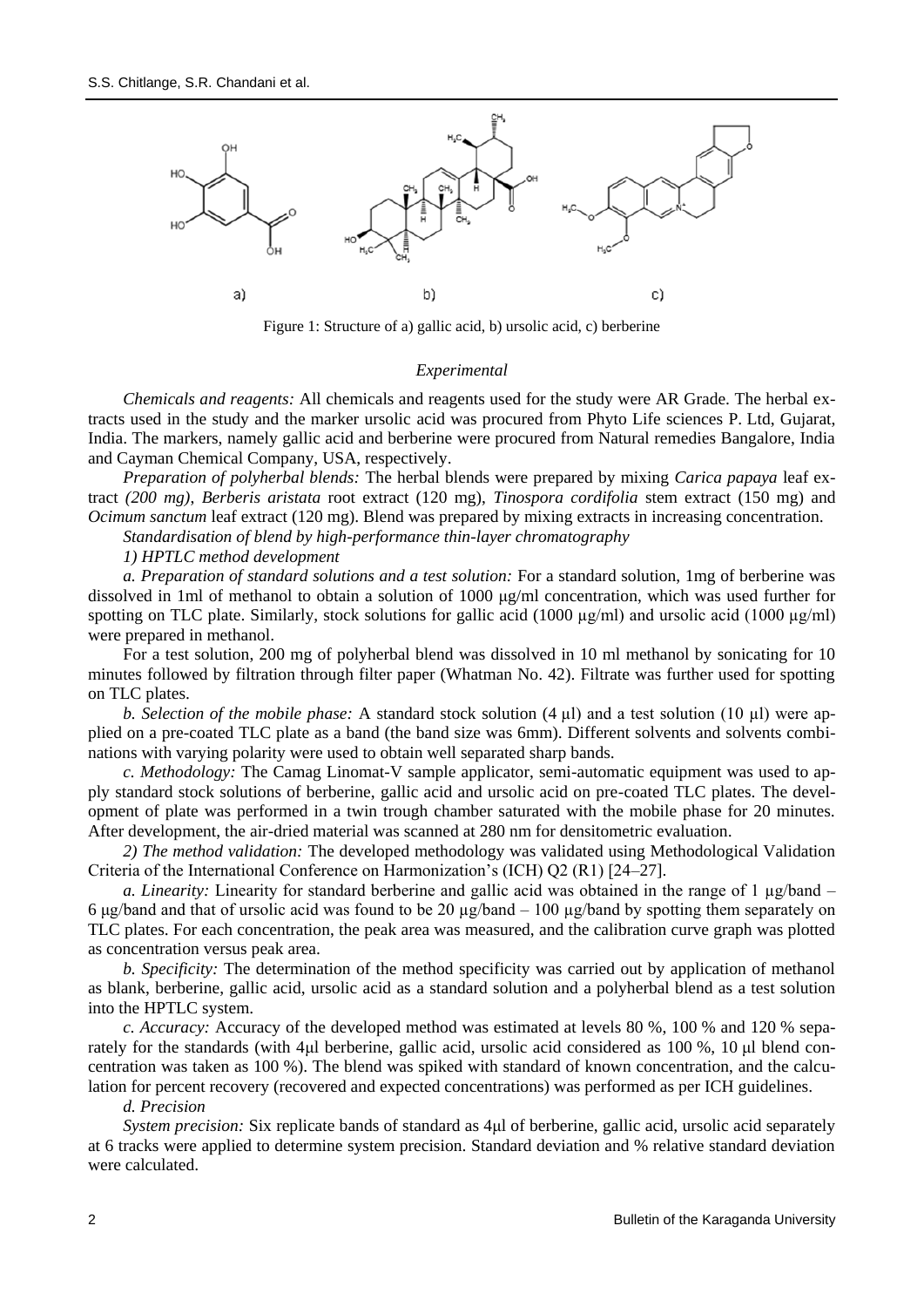*Method precision:* The method precision was carried out for blend from six replicate applications (10 μl extract application at 6 tracks) and % relative standard deviation was calculated.

*e. Robustness:* Robustness was checked by making small deliberate alterations in the method. The standard deviations of peak areas were computed for two parameters as variation in the mobile phase volume  $(\pm 1$  ml) and saturation time of a chamber  $(\pm 5$  min)

*f. Limit of detection (LOD) and limit of quantitation (LOQ):* Limit of detection and limit of quantitation were calculated using the standard calibration curve method for berberine, gallic acid and ursolic acid.

*3) Quantification of markers by the developed method*

For quantification of markers, 10 mg of extract/blend was dissolved in 1ml of methanol (100µg/ml) by sonication for 10 minutes and finally filtered using Whatman filter paper no.42. A total of 10µl of stock solution was applied, developed and scanned using the optimized chromatographic conditions. Concentration of berberine, gallic acid, ursolic acid in methanol extract/blend was calculated using linearity equation.

### *Results and Discussion*

*HPTLC Method Development:* The solvent system containing Toluene : Ethyl acetate : Methanol : Formic acid (3:3:0.2:0.1 v/v/v/v) gave good resolution for berberine, gallic acid and ursolic acid.  $R_f$  value for standards berberine, ursolic acid and gallic acid were found to be 0.31, 0.53 and 0.65, respectively at 280 nm with optimized chromatographic conditions (Table 1, Fig. 2). At a wavelength of 280 nm, the densitometric evaluation of separated bands was performed. The polyherbal blend was subjected to similar chromatographic conditions to obtain well separated peaks (Fig. 3).

 $T$  a b  $1e$  1

| Parameters                | Specifications                                                           |  |
|---------------------------|--------------------------------------------------------------------------|--|
| Stationary phase          | Aluminium plates pre-coated with silica gel 60 $F_{254}$ (Merck)         |  |
| Mobile phase              | Toluene : Ethyl acetate : Methanol : Formic Acid (3:3:0.2:0.1 v/v/v/v)   |  |
| Plate size                | 10 cm $\times$ 10 cm                                                     |  |
| Application mode          | Band                                                                     |  |
| <b>Band</b> size          | 6mm (Distance between two bands: 14mm)                                   |  |
| Sample volume             | $4 \mu l$                                                                |  |
| Development chamber       | Twin-trough glass chamber, 10 cm $\times$ 10 cm with stainless steel lid |  |
| Saturation time           | 20 minutes.                                                              |  |
| Separation technique      | Ascending                                                                |  |
| <b>Migration</b> distance | $\approx 80$ mm                                                          |  |
| Scanning mode             | Absorbance/Reflectance                                                   |  |
| Slit dimensions           | $5 \times 0.45$ mm                                                       |  |
| Scanning wavelength       | 280nm                                                                    |  |

#### **Optimized chromatographic conditions**



Figure 2. Densitogram of berberine (Rf is 0.31), ursolic acid (Rf is 0.53) and gallic acid (Rf is 0.65)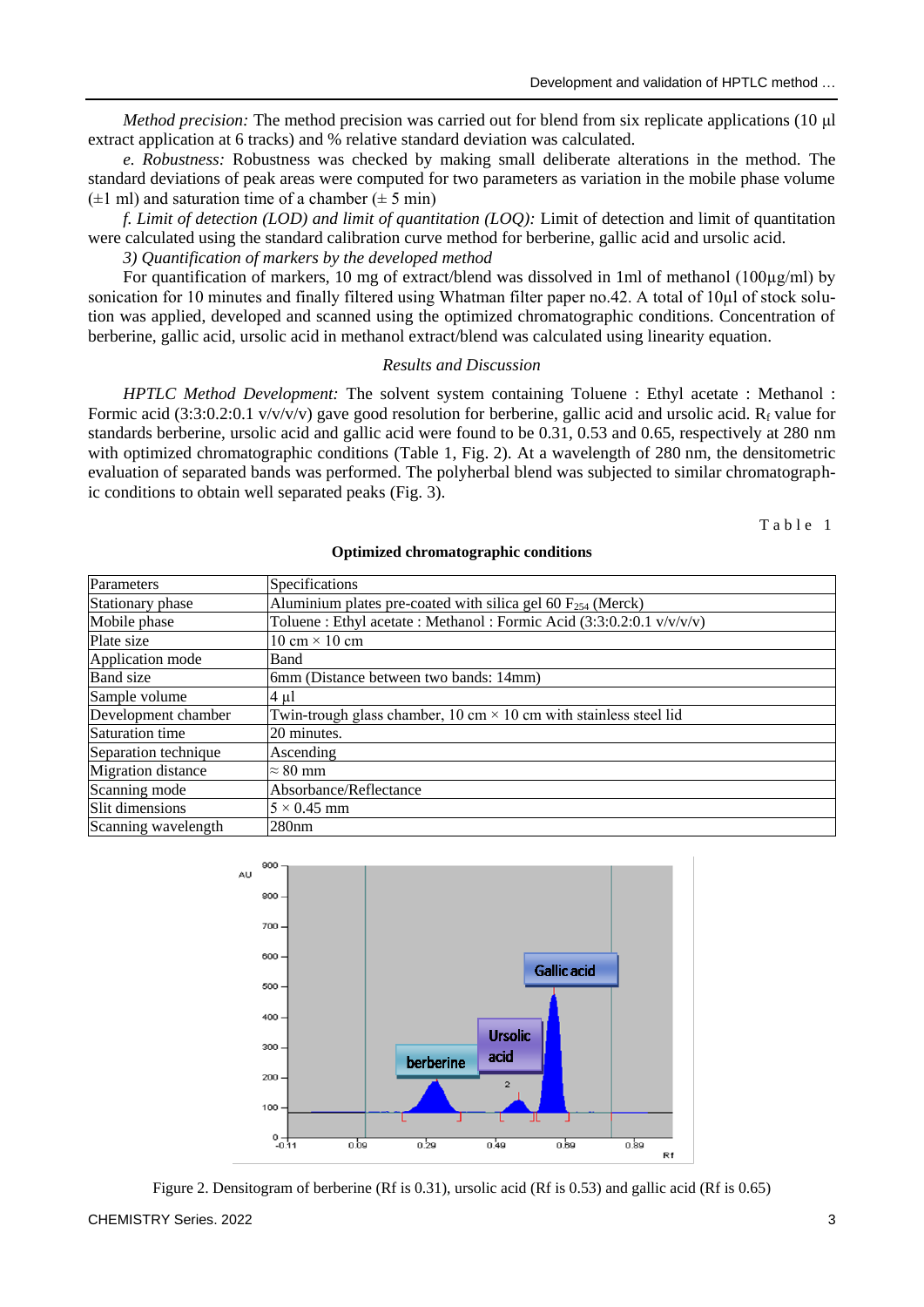

Figure 3. Densitogram of blend with berberine, ursolic acid and gallic acid

## *HPTLC Method Validation:*

*a. Linearity:* Standards berberine and gallic acid were found to be linear in the range of 1µg/band – 6 μg/band. The linearity range for ursolic acid was found to be 20 µg/band – 100 μg/band. Regression coefficients for all the standards were in the acceptable limit according to the ICH guidelines.



Figure 4. Linearity of berberine standard (1 µg/band – 6 µg/band)



Figure 5. Linearity of gallic acid standard  $(1 \mu g/b$ and – 6  $\mu g/b$ and)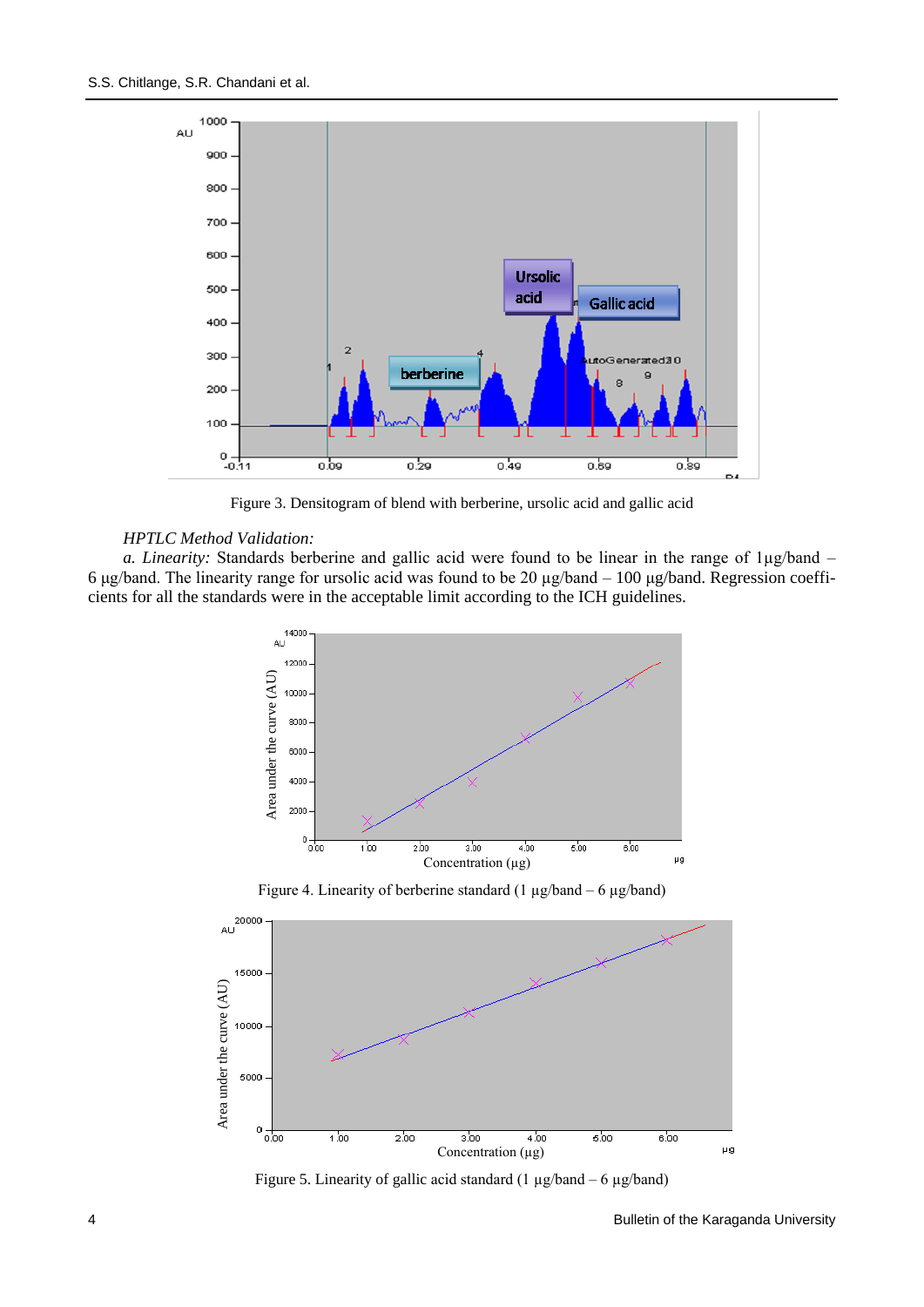

Figure 6. Linearity of ursolic acid standard  $(20 \mu g/b$ and – 100  $\mu g/b$ and)

Table 2

**Linearity result of standards**

| Standard         | Equation            | Regression Co-efficient |
|------------------|---------------------|-------------------------|
| <b>Berberine</b> | $Y = -1298 + 2039x$ | 0.987                   |
| Gallic Acid      | $Y = 4529 + 2283x$  | በ 997                   |
| Ursolic Acid     | $Y = 837 + 26.14x$  | N 999                   |

*Specificity:* Good correlation values and satisfactory peak purity was obtained with no interference in the quantification of ursolic acid, gallic acid, berberine, which proves that the method is specific.

*Accuracy:* Results from accuracy studies were reported as percentage recoveries calculated against respective levels (Table 3). The average % recovery of berberine, gallic acid, ursolic acid were found to be within the acceptance limit (98–102 %). The accuracy of the developed method was good as indicated by the low % RSD values.

Table 3

| Analyte          | Recovery Level | Average % Recovery<br>$(\%)$ | S.D   | % R.S.D |
|------------------|----------------|------------------------------|-------|---------|
|                  | 80 %           | 101.06                       | 0.013 | 0.012   |
| <b>Berberine</b> | 100 %          | 100.89                       | 0.011 | 0.010   |
|                  | 120 %          | 100.71                       | 0.017 | 0.016   |
| Gallic acid      | 80 %           | 100.87                       | 0.003 | 0.0029  |
|                  | 100 %          | 101.25                       | 0.005 | 0.0030  |
|                  | 120 %          | 101.28                       | 0.005 | 0.0032  |
| Ursolic acid     | 80 %           | 101.7                        | 0.011 | 0.010   |
|                  | 100 %          | 100.94                       | 0.010 | 0.09    |
|                  | 120 %          | 102.11                       | 0.013 | 0.012   |

**Result of accuracy study**

*d. Precision:* Method and system precision was carried out using berberine, gallic acid and ursolic acid; % relative standard deviation was calculated. The % RSD found is in the acceptable limit that is less than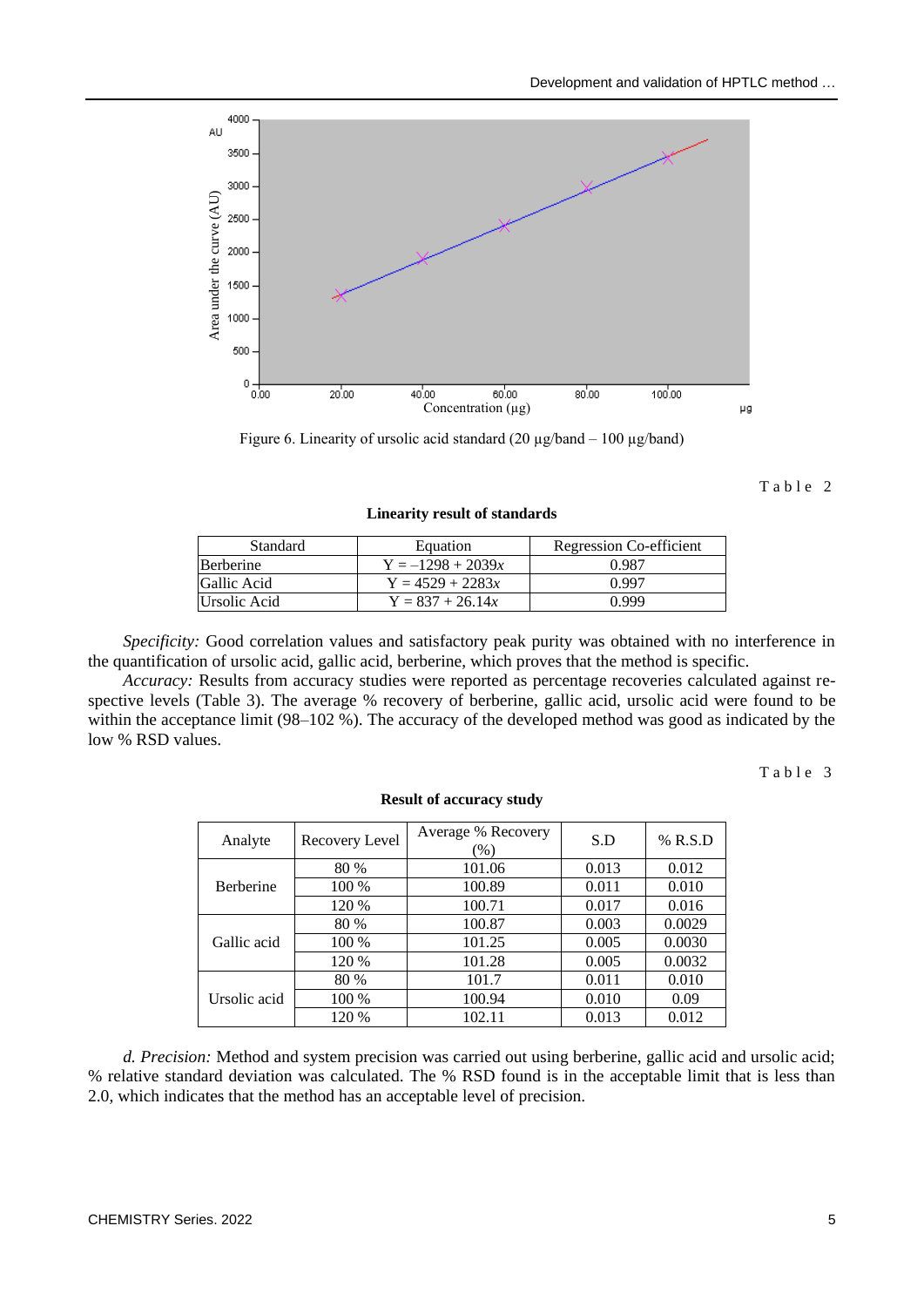| Analyte          | <b>Method Precision</b> |       | <b>System Precision</b> |        |
|------------------|-------------------------|-------|-------------------------|--------|
|                  | SЕ                      | % RSD | SD                      | % RSD  |
| <b>Berberine</b> | ).32                    | 0.02  | 0.82                    | O O 11 |
| Gallic cid       | 0.65                    | 2.03  | 0.34                    | ∩ ∩∩ാ  |
| Ursolic acid     |                         | -09   |                         | 2.08   |

#### **Results of precision studies**

*e. Robustness:* The optimized parameters were intentionally varied depending on the chamber saturation time ( $\pm 5$  min) and the mobile phase volume ( $\pm 1$  ml). The unaffected R<sub>f</sub> values and low values of the % RSD (less than 2) of peak areas indicate the method robustness (Table 7).

Table 7

Table 4

#### **Results of the Robustness study**

| Factor              | Level    | Ursolic acid (Rf) | Berberine (Rf)   | Gallic acid (Rf) |
|---------------------|----------|-------------------|------------------|------------------|
|                     |          | Saturation time   |                  |                  |
| $15 \text{ min}$    | $-5$     | 0.53              | 0.32             | 0.66             |
| 20 <sub>min</sub>   | 0        | 0.53              | 0.31             | 0.65             |
| $25 \text{ min}$    | $+5$     | 0.52              | 0.31             | 0.67             |
| $SD \pm RSD$        |          | $0.006 \pm 1.09$  | $0.006 \pm 1.84$ | $0.01 \pm 1.5$   |
| Mobile phase volume |          |                   |                  |                  |
| 6 ml                | — I      | 0.51              | 0.31             | 0.63             |
| $7 \text{ ml}$      | $\Omega$ | 0.53              | 0.31             | 0.65             |
| 8 ml                | $+1$     | 0.52              | 0.32             | 0.64             |
| $SD \pm RSD$        |          | $0.01 \pm 1.9$    | $0.006 \pm 1.84$ | $0.01 \pm 1.56$  |

*f. Limit of detection and limit of quantitation:* The LOD and LOQ values for berberine, gallic acid, ursolic acid were calculated, which showed the adequate sensitivity of the developed method (Table 8).

Table 8

### **Limit of detection and limit of quantitation**

| Compound     | $LOD$ ( $\mu$ g/band) | $LOQ$ ( $\mu$ g/band) |
|--------------|-----------------------|-----------------------|
| Berberine    | 0.031                 |                       |
| Gallic acid  | ).020                 | ).07                  |
| Ursolic acid | .080                  |                       |

*3.4 Quantification of marker compounds in the polyherbal formulation by the developed method* The biomarkers were quantified in the in-house blend using the developed method (Table 9). The calculations were done using linearity curve of markers. The blend was found to contain 37.8 µg, 46.1 µg and 108 µg per mg of berberine, gallic acid and ursolic acid, respectively.

Table 9

| Sr. No.        | Marker           | Area $(AU)$ | Percentage in blend (%, Calculated from linearity curve) |
|----------------|------------------|-------------|----------------------------------------------------------|
|                |                  | 6427.49     |                                                          |
|                | <b>Berberine</b> | 6450.56     | $3.78 \pm 0.02$                                          |
| 3              |                  | 6370.4      |                                                          |
| $\overline{4}$ |                  | 14717.39    |                                                          |
|                | Gallic acid      | 15091.32    | $4.61 \pm 0.137$                                         |
| 6              |                  | 15337.19    |                                                          |
| $\mathbf{r}$   |                  | 1119.44     |                                                          |
| 8              | Ursolic acid     | 1087.98     | $10.80 \pm 1.197$                                        |
| 9              |                  | 1150.56     |                                                          |

#### **Quantification of markers**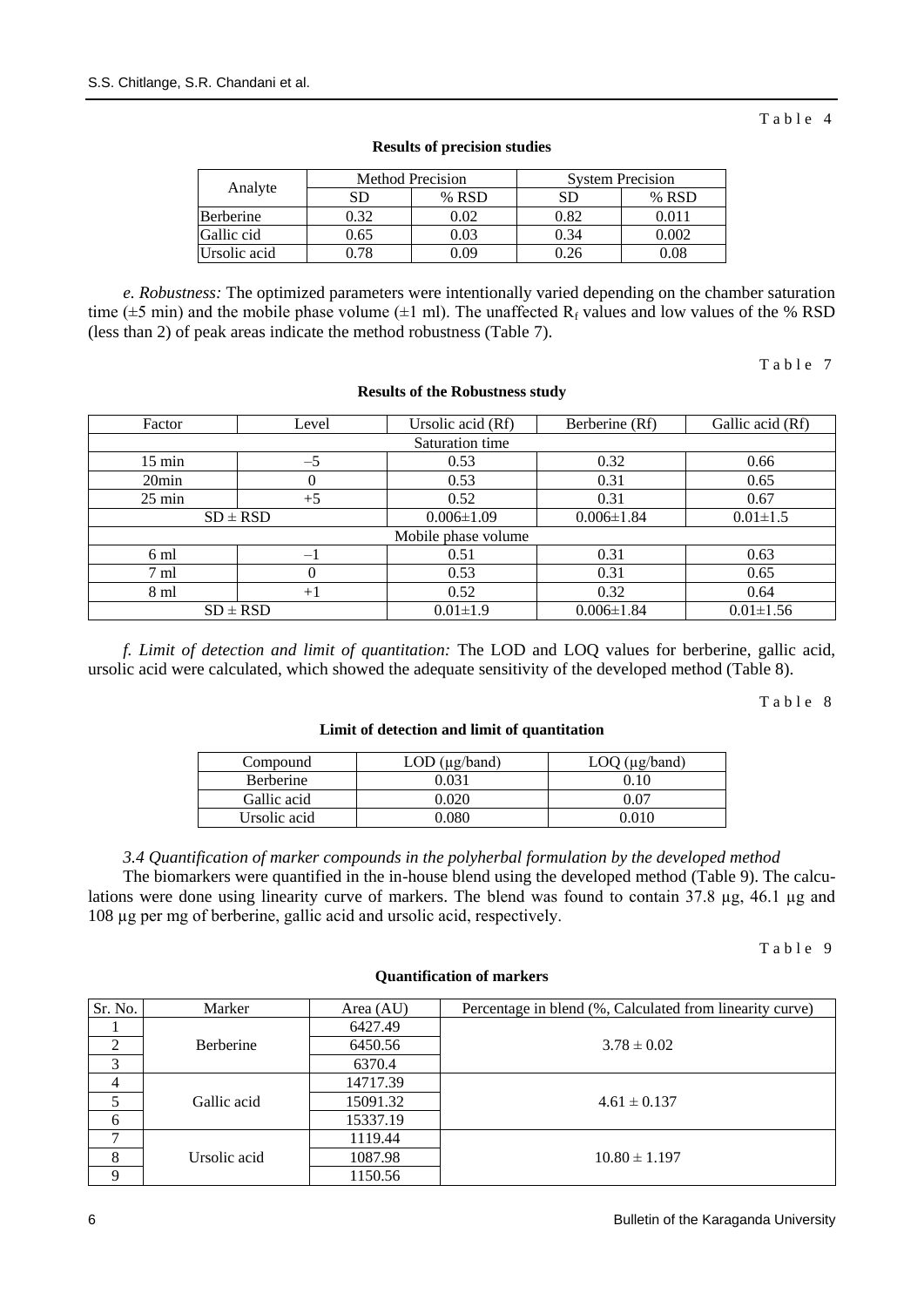#### *Conclusions*

The HPTLC method was developed for the determination of berberine, gallic acid and ursolic acid in the polyherbal blend and validated as per ICH guidelines. The study illustrates that the HPTLC method is simple, accurate and precise for the simultaneous estimation. The method is found to be specific and robust for the analysis. The method resulted in well resolved sharp peaks. The recovery for all the biomarkers was close to 100 %, which confirmed no interference of other phytoconstituents of the extracts. The present method can be used for quantification of these biomarkers in the blend. Also it was found that ursolic acid was present in the highest concentration in the formulated blend.

In summary, the developed method can be used for the routine standardization and quality control of herbal formulations containing the above mentioned markers, which are very common ingredients of many polyherbal formulations. The method can also be used for quantification of the selected markers.

### References

1 Subenthiran, S., Choon, T. C., Cheong, K. C., Thayan, R., Teck, M. B., Muniandy, P. K., … Ismail, Z. (2013). Carica papaya leaves juice significantly accelerates the rate of increase in platelet count among patients with dengue fever and dengue haemorrhagic fever. *Evidence-Based Complementary and Alternative Medicine*, *2013*.<https://doi.org/10.1155/2013/616737>

2 Babu, R., Kubavat, S., K. P., P., K. P., S. kumar, Handae, S.,. S., … Elangovan, B. (2017). A randomized, double-blind, placebo-controlled, proof of concept study to assess the safety and efficacy of Carica papaya and Tinospora cordifolia leaf extract (Thrombobliss) in subjects undergoing chemotherapy treatment and subjects with systemic microbi. *International Journal of Clinical Trials*, *4*(3), 116[. https://doi.org/10.18203/2349-3259.ijct20173088](https://doi.org/10.18203/2349-3259.ijct20173088)

3 Ahmad N, Fazal H, Ayaz M, Abbasi BH, Mohammad I, Fazal L. Dengue fever treatment with Carica papaya leaves extracts. Asian Pac J Trop Biomed. 2011 Aug; 1(4): 330-3. doi: 10.1016/S2221-1691(11)60055-5. PMID: 23569787; PMCID: PMC3614241.

4 Pick, A., Ling, K., Khoo, B. F., Seah, C. H., Foo, K. Y., & Cheah, R. K. (2014). Inhibitory Activities of Methanol Extracts of Andrographis Paniculata and Ocimum Sanctum against Dengue-1 Virus, 47–52.<https://doi.org/10.15242/iicbe.c814013>

5 Abd Kadir, Yaakob, & Mohamed Zulkifli, 2013)Abd Kadir, S. L., Yaakob, H., & Mohamed Zulkifli, R. (2013). Potential anti-dengue medicinal plants: A review. *Journal of Natural Medicines*, *67*(4), 677–689[. https://doi.org/10.1007/s11418-013-0767-y](https://doi.org/10.1007/s11418-013-0767-y)

6 Ratanakomol, T., Roytrakul, S., Wikan, N., & Smith, D.R. (2021). Berberine inhibits dengue virus through dual mechanisms. *Molecules*, *26*(18)[. https://doi.org/10.3390/molecules26185501](https://doi.org/10.3390/molecules26185501)

7 Nowak, R., Olech, M., & Nowacka, N. (2014). Plant Polyphenols as Chemopreventive Agents. *Polyphenols in Human Health and Disease*, *2*, 1289–1307.<https://doi.org/10.1016/B978-0-12-398456-2.00086-4>

8 Kahkeshani, N., Farzaei, F., Fotouhi, M., Alavi, S.S., Bahramsoltani, R., Naseri, R., ... & Bishayee, A. (2019). Pharmacological effects of gallic acid in health and diseases: A mechanistic review. *Iranian Journal of Basic Medical Sciences*, *22*(3), 225–237. <https://doi.org/10.22038/ijbms.2019.32806.7897>

9 Rk, S., Soundarya, R., Sudhakaran, T., & Tk, R. (2020). Estimation of Tannic Acid by RP-HPLC and Gallic Acid by HPTLC Method in the Methanolic Extract of Carica papaya Linn. Leaves and its Formulation Estimation of Tannic Acid Bb RP-HPLC and Gallic Acid by HPTLC Method in the Methanolic Extract of Carica papaya Linn. Leaves and its Formulation, (September).

10 Singh, D., & Chaudhuri, P.K. (2018). A review on phytochemical and pharmacological properties of Holy basil (Ocimum sanctum L.). *Industrial Crops and Products*. DOI:10.1016/j.indcrop.2018.03.048

11 Trujillo-Correa AI, Quintero-Gil DC, Diaz-Castillo F, Quiñones W, Robledo SM, Martinez-Gutierrez M. In vitro and in silico anti-dengue activity of compounds obtained from Psidium guajava through bioprospecting. BMC Complement Altern Med. 2019 Nov 6;19(1):298. doi: 10.1186/s12906-019-2695-1. PMID: 31694638; PMCID: PMC6836419.

12 Sun, Q., He, M., Zhang, M., Zeng, S., Chen, L., Zhou, L., & Xu, H. (2020). Ursolic acid: A systematic review of its pharmacology, toxicity and rethink on its pharmacokinetics based on PK-PD model. *Fitoterapia*, *147*. <https://doi.org/10.1016/J.FITOTE.2020.104735>

13 Bhanu Malhotra, B. Malhotra, Giriraj T. Kulkarni, G.T. Kulkarni, Neerupma Dhiman, N. Dhiman, D.D. Joshi, D. Joshi, Subhash Chander, S. Chander, Amit Kharkwal, A. Kharkwal, Arun K. Sharma, A.K. Sharma, & Harsha Kharkwal, H. Kharkwal. (0000). Recent advances on Berberis aristata emphasizing berberine alkaloid including phytochemistry, pharmacology and drug delivery system. *Journal of herbal medicine, 27*, 100433. doi: 10.1016/j.hermed.2021.100433

14 Och, A., Podgorski, R., &Nowak, R. (2020). Biological Activity of Berberine-A Summary Update. *Toxins*, *12*(11). https://doi.org/10.3390/TOXINS12110713

15 Sheikh, Z., Shakeel, S., Gul, S., Zahoor, A., Khan, S., Zaidi, F., & Usmanghani, K. (2015). A novel HPTLC method for quantitative estimation of biomarkers in polyherbal formulation. Asian Pacific Journal of Tropical Biomedicine, 5 (11). doi: 10.1016/j.apjtb.2015.06.016

16 Patel, D.K., Patel, K., & Dhanabal, S. (2012). Phytochemical standardization of Aloe vera extract by HPTLC techniques. *Journal of Acute Disease*, *1*(1), 47–50. https://doi.org/10.1016/S2221-6189(13)60011-6

17 Kumar, A., Lakshman, K., Jayaveera, K. N., Tripathi, S. N. M., & Satish, K. V. (2010). Estimation of gallic acid, rutin and quercetin in terminalia chebula by hptlc. *Jordan Journal of Pharmaceutical Sciences*, *3*(1), 63–68.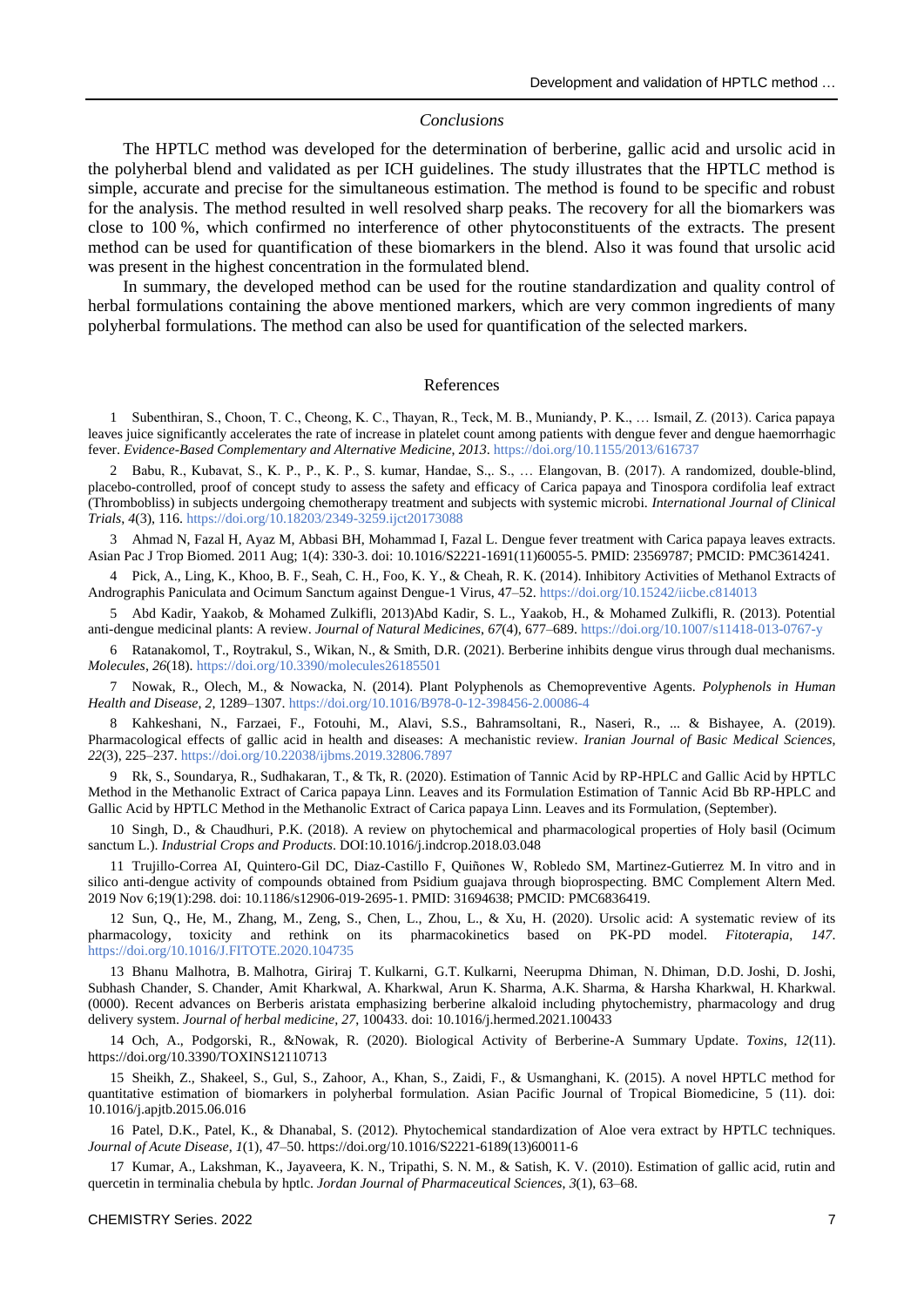18 Srivastava, M. (2011). *High-performance thin-layer chromatography (HPTLC)*. *High-Performance Thin-Layer Chromatography (HPTLC)*[. https://doi.org/10.1007/978-3-642-14025-9](https://doi.org/10.1007/978-3-642-14025-9)

19 Kaur, P., Gupta, R.C., Dey, A., Malik, T., & Pandey, D.K. (2020). Validation and quantification of major biomarkers in 'Mahasudarshan Churna'- an ayurvedic polyherbal formulation through high-performance thin-layer chromatography. *BMC Complementary Medicine and Therapies*, *20*(1), 184. https://doi.org/10.1186/s12906-020-02970-z

20 Srinivasan, G.V., Unnikrishnan, K. P., Rema Shree, A. B., & Balachandran, I. (2008). HPLC Estimation of berberine in Tinospora cordifolia and Tinospora sinensis. *Indian journal of pharmaceutical sciences*, *70*(1), 96–99. https://doi.org/10.4103/0250- 474X.40341

21 Fernandes FH, Salgado HR. Gallic Acid: Review of the Methods of Determination and Quantification. Crit Rev Anal Chem. 2016 May 3; 46(3): 257-65. doi: 10.1080/10408347.2015.1095064. PMID: 26440222.

22 Wu, W., Wang, L., & Tian, S. (2021). Simultaneous qualitative and quantitative analyses of ursolic acid and oleanolic acid in Punica granatum L.(Pomegranate) flowers by high-performance thin-layer chromatography. JPC–Journal of Planar Chromatography–Modern TLC, 34(2), 165–172. DOI:10.1007/s00764-021-00092-x

23 Meena, A.K., Rekha, P., Perumal, A. et al. Identification and estimation of bioactive constituents Negundoside, Berberine chloride, and Marmelosin by HPLC and HPTLC for development of quality control protocols for Ayurvedic medicated oil formulation. *Futur J Pharm Sci,* **7,** 171 (2021).<https://doi.org/10.1186/s43094-021-00322-3>

24 ICH. (2003). Ich Q1a (R2). *Stability Testing of New Drug Substances and Products*, *4* (February), 24.

25 Chitlange, S.S., Rawat, D.G. & Gandhi, S.P. (2017). Estimation of Anti Diabetic Teneligliptin in Bulk and Formulation by Densitometric and Spectrophotometric Method, Analytical Chemistry Letters., 7 (4), 556-566. [https://doi.org/10.1080/](https://doi.org/10.1080/22297928.2017.1364664) [22297928.2017.1364664](https://doi.org/10.1080/22297928.2017.1364664)

26 Thomas, A., Kanakdhar, A., Shirsat, A., Deshkar, S., &Kothapalli, L. (2020). A High Performance Thin Layer Chromatographic Method Using a Design of Experiment Approach for Estimation of Phytochemicals in Extracts of Moringa Oleifera Leaves, Turkish Journal of Pharmaceutical Sciences, 17(2), 148–158. <https://doi.org/10.4274/tjps.galenos.2018.80958>

27 Bhole, R.P., Jagtap, S.R., Bonde, C.G., & Zambare, Y.B. (2020). Development and validation of stability indicating HPTLC method for estimation of pirfenidone and characterization of degradation product by using mass spectroscopy. *Bulletin of the Karaganda University. "Chemistry" Series, 99*, *99*(3), 51–60.<https://doi.org/10.31489/2020CH3/51-60>

С.С. Читланж, С.Р. Чандани, С.П. Ганди, П.А. Торат, Х.Б. Лэд

# **Полишөпті қоспадағы берберинді, галл қышқылын және урсол қышқылын бір мезгілде анықтауға арналған ЖТЖҚХ әдісін жасау және валидациялау**

Полишөпті қоспадағы берберинді, галл қышқылын және урзол қышқылын бір мезгілде анықтауға арналған сезімталдығы жоғары, тиімді жұқа қабатты хроматография әдісі ICH ұсыныстарына сәйкес әзірленді және валидацияланды. Шөп қоспасы тромбоциттердің белсенділігін арттыру үшін ұсынылатын белгілі шөптерді, атап айтқанда *Carica papaya, Berberis aristata, Ocimum Sanctum* және *Tinospora Cordifolia* өсімдіктерін пайдалана отырып дайындалды. Оңтайландырылған бөлуге стационарлық фаза ретінде G60 F254 силикагелімен алдын ала қапталған алюминий TLC пластиналарын және құрамында толуол : этилацетаты : метанол : құмырсқа қышқылы (3:3:0,2:0,1 көлем. бір) бар еріткіш жүйесі арқылы қол жеткізілді. Берберин мен галл қышқылы 1 мкг/жолақ – 6 мкг/жолақ, урзол қышқылы — 20 мкг/жолақ – 100 мкг/жолақ диапазонында регрессия коэффициентімен рұқсат етілген шектерде сызықтылықты көрсететіні анықталды. Сондай-ақ әдіс нақты және дәл болып шықты. Жасалған әдістің дәлдігі 80 %, 100 % және 120 % деңгейінде рұқсат етілген шектерде, ал % RSD екіден аз екені анықталды. LOD және LOQ барлық үш стандарт үшін де анықталды. Қоспа сонымен бірге құрамында берберин, галл қышқылы және урзол қышқылының бар екендігіне тексерілген, олар бір мг үшін сәйкесінше 37,8 мкг, 46,1 мкг және 108 мкг құрады.

*Кілт сөздер:* ЖТЖҚХ, полигравикалық қоспа, галл қышқылы, берберин, урсол қышқылы, әдісті жасау, валидация.

С.С. Читланж, С.Р. Чандани, С.П. Ганди, П.А. Торат, Х.Б. Лэд

# **Разработка и валидация метода ВЭТСХ для одновременного определения берберина, галловой кислоты и урсоловой кислоты в политравной смеси**

Был разработан чувствительный метод высокоэффективной тонкослойной хроматографии для одновременного определения содержания берберина, галловой кислоты и урсоловой кислоты в